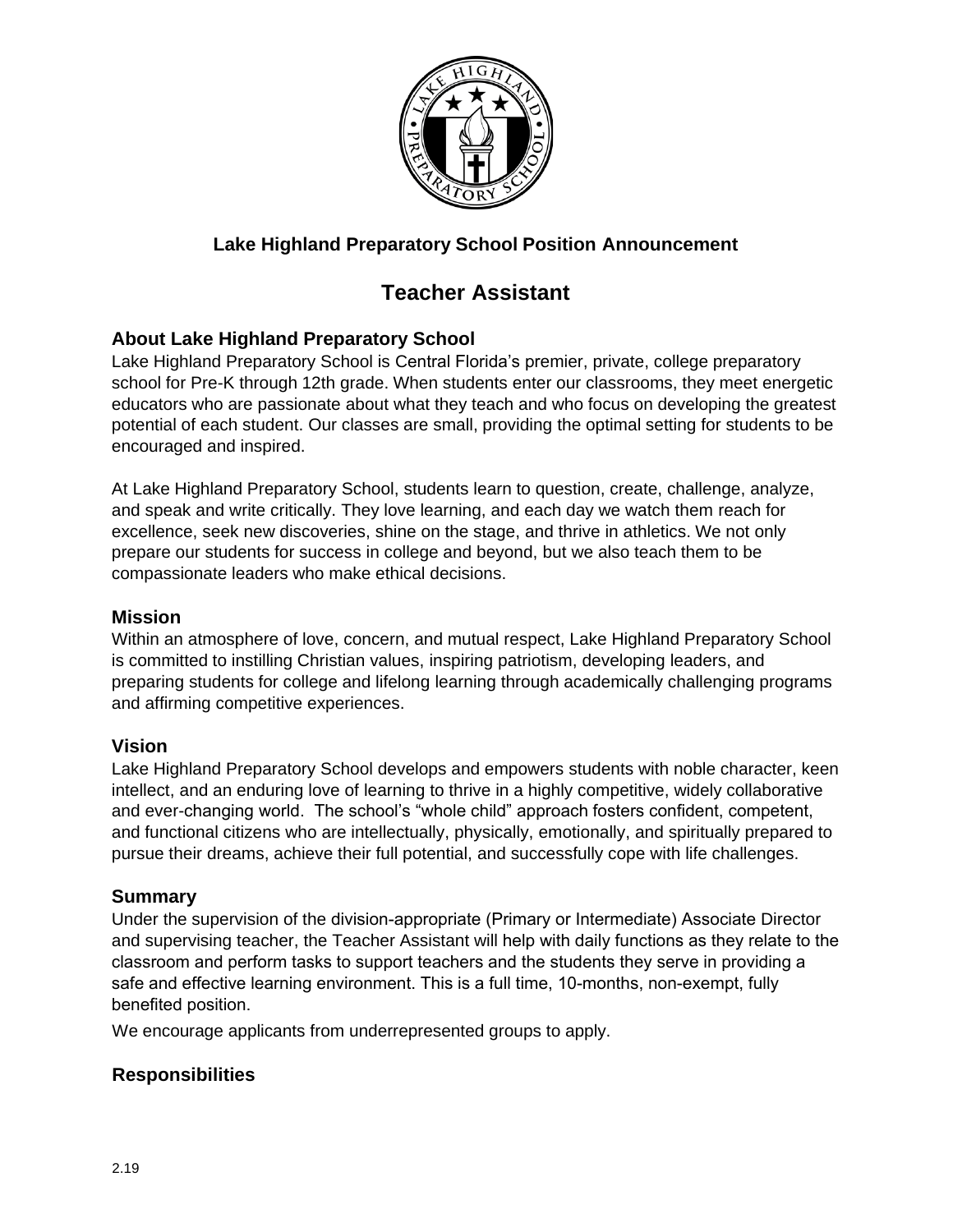

#### **ESSENTIAL FUNCTIONS**

- Work with the homeroom teacher to monitor the class schedule and determine daily tasks.
- Assist teachers with lesson preparation by getting materials ready and setting up equipment.
- Ensure the classroom environment is safe and clean.
- Collaborate with homeroom teachers to recognize issues students are facing and recommend solutions.
- Document student progress and communicate with homeroom teacher to keep them informed.
- Comply with school and class rules and regulations.
- Attend appropriate professional development opportunities, team meetings, and faculty meetings.
- Work with and provide instruction to small groups of students to enhance the learning process.
- Assist children with makeup work.
- Assist homeroom teacher with executing instruction and evaluating its effectiveness.
- Monitor the safety and well-being of students; monitor student attitudes and encourage self-esteem; assist students with becoming increasingly independent.
- Monitor student behavior and helps maintain a positive classroom atmosphere, using Responsive Classroom techniques.
- Assist students with learning; reinforces and clarifies instructions; conducts short sessions on improving learning skills; provides specified accommodations to help meet student learning goals; provides one-on-one assistance as needed.
- Assist teachers with traffic, carpool, playground, and cafeteria duties.
- Willingness to perform other duties as requested by supervisor.

## **ADDITIONAL RESPONSIBILITIES:**

- Assist with student monitoring in all school environments (cafeteria, playground, courtyard, halls, morning arrival/afternoon dismissal, etc.)
- Performs other duties when assigned or requested to do so by supervisor.

## **Education/Experience**

- Bachelor's Degree
- Experience with G-suite and Apple products preferred.
- Must be able to work well with children and have a working knowledge of child development at the level in which they will be teaching.
- Must have excellent communication and people skills.

This position announcement is intended to describe the general nature and level of work being performed by employees assigned to this job title and the education and skills required. This is not intended to be a complete list of all responsibilities, duties, and skills that are required or may be required in the future.